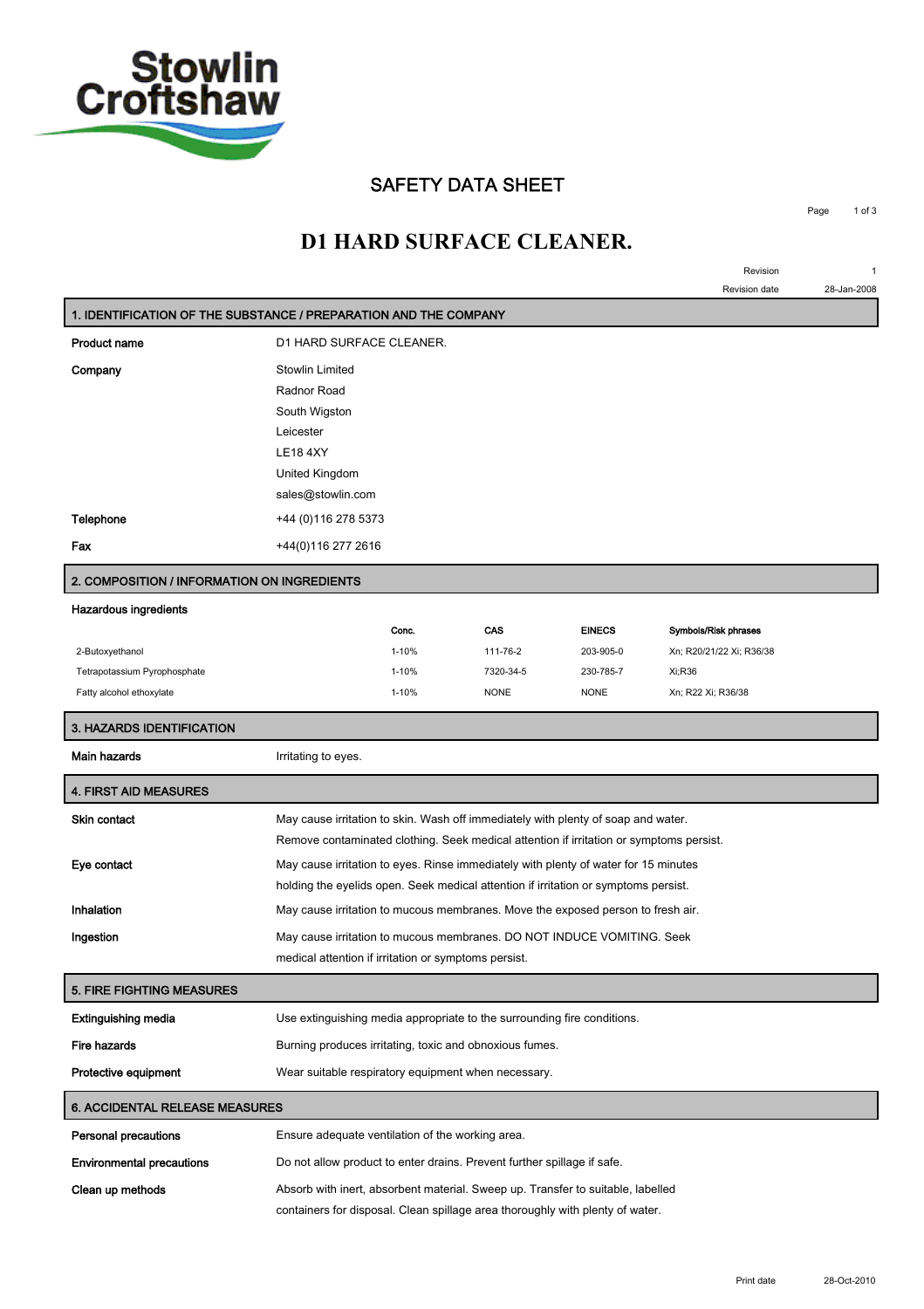## **D1 HARD SURFACE CLEANER.**

|                                            |                                                                                     | Revision                                             | 1           |  |  |
|--------------------------------------------|-------------------------------------------------------------------------------------|------------------------------------------------------|-------------|--|--|
|                                            |                                                                                     | Revision date                                        | 28-Jan-2008 |  |  |
| 7. HANDLING AND STORAGE                    |                                                                                     |                                                      |             |  |  |
| Handling                                   | Avoid contact with eyes and skin. Ensure adequate ventilation of the working area.  |                                                      |             |  |  |
|                                            | Adopt best Manual Handling considerations when handling, carrying and dispensing.   |                                                      |             |  |  |
| <b>Storage</b>                             | Keep in a cool, dry, well ventilated area. Keep containers tightly closed. Store in |                                                      |             |  |  |
|                                            | correctly labelled containers.                                                      |                                                      |             |  |  |
| 8. EXPOSURE CONTROLS / PERSONAL PROTECTION |                                                                                     |                                                      |             |  |  |
| <b>Exposure limits</b>                     |                                                                                     |                                                      |             |  |  |
|                                            |                                                                                     |                                                      |             |  |  |
| 2-Butoxyethanol                            | WEL 8-hr limit ppm: 25<br>WEL 15 min limit ppm: 50                                  | WEL 8-hr limit mg/m3: -<br>WEL 15 min limit mg/m3: - |             |  |  |
| <b>Engineering measures</b>                | Ensure adequate ventilation of the working area.                                    |                                                      |             |  |  |
|                                            | Chemical resistant gloves (PVC)                                                     |                                                      |             |  |  |
| Hand protection                            |                                                                                     |                                                      |             |  |  |
| Eye protection                             | In case of splashing, wear: Approved safety goggles.                                |                                                      |             |  |  |
| Protective equipment                       | Wear protective clothing.                                                           |                                                      |             |  |  |
| 9. PHYSICAL AND CHEMICAL PROPERTIES        |                                                                                     |                                                      |             |  |  |
| Description                                | Liquid.                                                                             |                                                      |             |  |  |
| Colour                                     | Clear.                                                                              |                                                      |             |  |  |
| Odour                                      | Characteristic.                                                                     |                                                      |             |  |  |
| рH                                         | 10                                                                                  |                                                      |             |  |  |
| <b>Flammability limits</b>                 | Non flammable                                                                       |                                                      |             |  |  |
| <b>Relative density</b>                    | 1.02                                                                                |                                                      |             |  |  |
| Water solubility                           | soluble in water.                                                                   |                                                      |             |  |  |
| <b>10. STABILITY AND REACTIVITY</b>        |                                                                                     |                                                      |             |  |  |
| <b>Stability</b>                           | Stable under normal conditions.                                                     |                                                      |             |  |  |
| <b>11. TOXICOLOGICAL INFORMATION</b>       |                                                                                     |                                                      |             |  |  |
| <b>Acute toxicity</b>                      | May cause irritation to eyes, respiratory system and skin.                          |                                                      |             |  |  |
| <b>12. ECOLOGICAL INFORMATION</b>          |                                                                                     |                                                      |             |  |  |
| Ecotoxicity                                | In normal use this product does not present an environmental hazard.                |                                                      |             |  |  |
| 13. DISPOSAL CONSIDERATIONS                |                                                                                     |                                                      |             |  |  |

**General information Dispose of in compliance with all local and national regulations.**

**14. TRANSPORT INFORMATION**

**Further information The product is not classifed as dangerous for carriage.**

# **15. REGULATORY INFORMATION**

| Risk phrases   | R <sub>36</sub> - Irritating to eyes.               |
|----------------|-----------------------------------------------------|
| Safety phrases | S <sub>2</sub> - Keep out of the reach of children. |
|                | S24/25 - Avoid contact with skin and eyes.          |